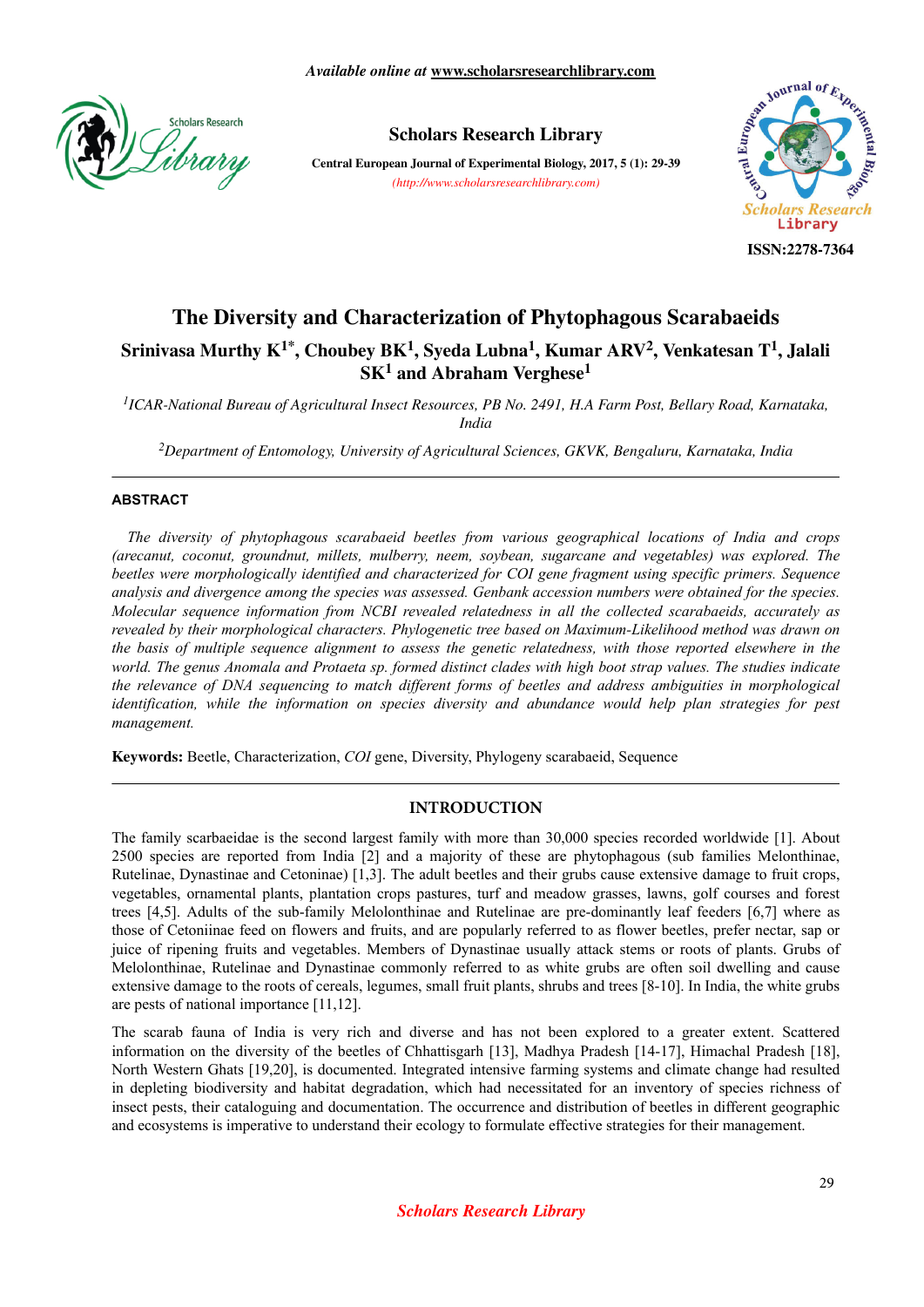An authentic classification of species is a pre-requisite for research in ecology and biodiversity. Lack of taxonomic understanding has been a major impediment to the study and management of scarabaeid beetles. Proper identification of the species and knowledge of their distribution, geographical variation, population dynamics, feeding and reproductive behavior are the first steps in developing environmentally compatible/sustainable integrated pest management strategies. Identification of scarabaeid species is a challenging task due to variable morphological differences among species and delineation among the immature forms, the grubs and adults. Morphological identification keys are often effective only for a particular life stage or gender [21]. The use of taxonomic keys often requires proficiency to avoid inaccuracy for those similarities which cannot be easily deciphered.

The indistinctness due to high similarity in morphology is overcome by application of molecular techniques. In the identification of scarabaeid beetles, although identification keys are available, uncertainties are still common especially for many unexplored species from the tropics [22]. Molecular markers for effective identification, linking the grubs and adults are currently available [23,24]. Efficient Mitochondrial DNA (mtDNA)-based methods in the delineation and identification of scarabaeid species have been reported [25-27].

Taxonomic database [28] and species richness of scarabaeid beetles needs to be ascertained due to the diminution of biodiversity. Hence, studies were contemplated to assess the diversity of scarabaeids from different crop ecosystems and geographic locations with their identity determined through morphological characters and molecular tools.

## **MATERIALS AND METHODS**

#### **Field survey and collection of scarabaeid beetles**

The diversity of scarab beetles depends on the availability of food for larvae and adult, weather conditions and soil type. Collection of scarab beetles was made randomly by hand picking and light trapping. Grubs were collected from a soil depth of 0.25-0.5 nm in cultivated fields. The beetles were collected during May- June which is the major activity period to assess the diversity. The populations were collected from different states and geographical locations of the country from various trees and crop plants (arecanut, coconut, groundnut, mulberry, millets, neem, soybean, sugarcane and vegetables).

#### **Collection of adult beetles using light traps**

Light traps were used for four months (May–September) to collect the beetle populations. The light traps were placed in the centre of the fields at a height of about 3 m above the ground and operated between 7:00 PM to 5:00 AM to attract the scarabaeid beetles which are positively heliotactic in nature.

The light trap comprised of PVC plastic funnel of 25 cm in height, and 30 cm diameters. The bottom diameter of the funnel was 5 cm. The rain shed cone for protecting the bulb was fixed at 17 cm above the funnel with the help of three white metal sheets. The diameter of the rain shed cone was 20 cm. The light source consisted of a 125-watt incandescent light bulb with copper wire choke. The light trap had three baffles (30 cm  $\times$  10 cm), placed at a uniform distance of 10 cm around the circumference of funnel. The baffles were fixed to emit light uniformly in all directions without any interference, when the beetles are attracted to light they collide with baffles and fall into the trap. A nylon bag was attached to the bottom of this funnel for collection of beetles. The collected beetles were preserved in a vial containing 70% alcohol and taken to the laboratory for morphological identification.

#### **Identification of the beetles**

The scarab adults and grubs collected from larvae collected from different locations were identified up to the genus level at the Department of Entomology, University of Agricultural Sciences, Bangalore and the Division of Entomology, Indian Agricultural Research Institute, New Delhi, based on the keys and characters listed by [29-33].

Adult beetles were identified based on the morphological characters such as body size, colouration, surface sculpture and male genitalia, while the grubs were differentiated based on the color, size of the cephalic capsule, number and form of dorsal sensorial maculae of the last antennomere, distribution, stridulatory structures in the maxilla and mandible, raster pattern arrangement of bristles and hairs on the underside of the abdomen, shape of anal slit (crescent,Y shaped, strongly Y shaped), shape and size of the respiratory plates, proportions of each pair of legs and tarsungulus size [5,34,35].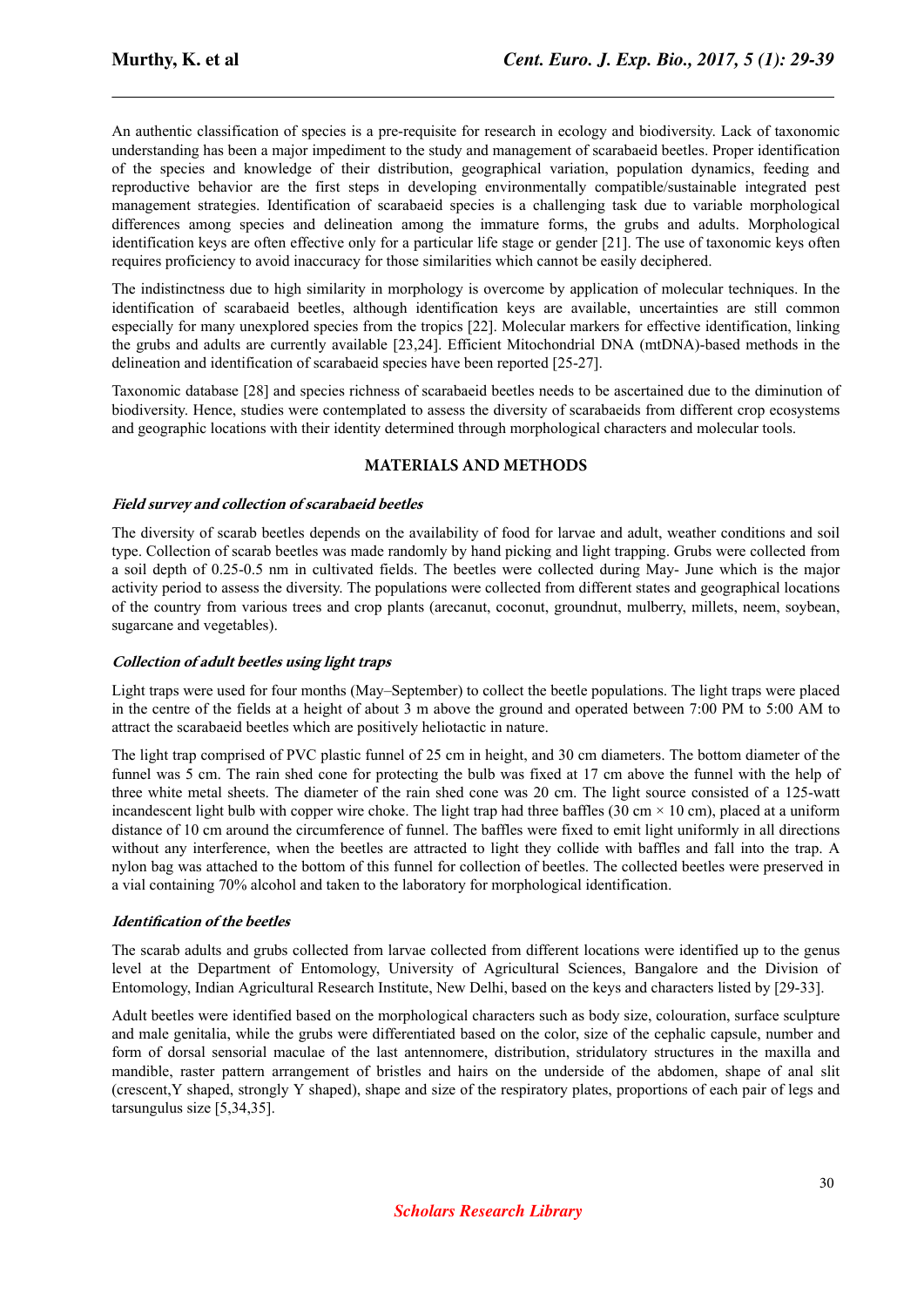# **MOLECULAR CHARACTERISATION OF BEETLES**

## **Extraction of genomic DNA**

Total genomic DNA was isolated using the method described by Gavarāne [36]. The insects were washed thoroughly in double distilled water. Total genomic DNA was isolated from the leg portion of the insect. The cleaned insect leg portion was homogenized in 1.5 ml Eppendorf tube in 500 µl of TE (Tris-EDTA-pH 8), with hand pestle and the homogenate was centrifuged at 10,000 rpm for 10 minutes in cooling centrifuge  $(-4^{\circ}C)$ . The supernatant was discarded and the pellet was dissolved in 500 µl of lysis buffer (400 µl of TE and 100 µl of 5% SDS), followed by the addition of 6  $\mu$ l of Proteinase K, and the solution was incubated at 65 $\degree$ C for one and half hours. A mixture of 120 µl phenol chloroform isomyl alcohol (25:24:1) was added and the tubes vortexed for 30 seconds and then centrifuged for 10 minutes at 10,000 rpm in cooling centrifuge. The upper aqueous layer was carefully transferred in to fresh tube, without disturbing the protein layer at the interphase. Isopraponal (500 µl) was added to this aqueous layer and stored at -4°C overnight and then centrifuged at 7000 rpm for 10 minutes. The supernatant was discarded and the pellet was washed with 70% alcohol and later the alcohol was drained out, the pellet was dried and dissolved in 30 µl of TE-I was stored at -20°C after checking on 0.8% agarose gel and visualized after staining with ethidum bromide.

## **PCR** amplification of COI gene fragment

The DNA obtained from beetle samples was used for amplifying a portion of mitochondrial *COI* gene fragment, using the primers CO1 forward (F: 5'-GGTCAACAAATCATAAAGATATTGG-3') and reverse primer (CO1 R: 5'- TAAACTTCAGGGTGACCAAAAAATCA-3'). The primers were procured from M/s Eurofins Limited, Bangalore. The protocol of Williams JG et al. [37] was followed. Each reaction mixture of 25 μl consisted of 2.5 μl of 10X PCR buffer, 2.0 μl MgCl<sub>2</sub> (2.5 mM), 0.2 μl dNTPs (200 μM), 1 μl of *Taq* Polymerase (1 U/μl), 1 μl of each of forward and reverse primer sequences, 1 μl of DNA, and 16.3 μl of distilled water.

The amplification was carried out in thermal-cycler (BioRad, USA), following PCR conditions of denaturation at 94°C for 60 sec; annealing at 54°C for 90 sec and extension at 72°C for 90 sec (30 cycles, plus an initial denaturation at 94°C for 1 min and a final extension at 72°C for 8 min). PCR-amplified products were purified using Bioneer's PCR purification Kit (www.Bioneer.com). The amplified products were run on 2% agarose gel (stained with ethidium bromide) with DNA ladder (100 bp). Gels were visualized in a gel doc system.

#### **Sequence analysis and data interpretation**

The most commonly used method of DNA sequencing is the dideoxy method or chain termination method. The amplified products of *COI gene* were got sequenced at M/s. Eurofin Pvt Ltd, Bangalore. The *COI gene* sequence data was retrieved in the form of chromatograms. Several individuals from each species were sequenced and chromatograms were subjected to VSQual [38] to evaluate the reliability of the data, and good quality fragments were used to construct a consensus sequence for each sample. Chromatograms were edited to discard ambiguous bases, and edited sequences were aligned by using the Basic Local Alignment Search Tool (BLAST), with the sequences of same or related genera retrieved from the nucleotide database (PUBMED) of National Centre for Biotechnology Information (NCBI). The sequence data's was submitted to NCBI and accession numbers were obtained. Consensus sequences of COI partial gene were multiple aligned using Clustal W (ver. 1.83) Thompson JD et al. [39]. Neighbor joining phylogenetic tree was drawn by using 'Meg Align' program of 'Lasergene' software package (DNASTAR Inc., USA).

#### **Phylogenetic analysis**

The Blast search analysis was done to compare all the sequences of *COI* gene sequences available in the Gene bank data base. Phylogenetic tree was constructed using character based maximum-likelihood method based on the Tamura and Nei model [40]. MEGA-5 bioinformatics tool was used to construct phylogenetic tree and the genetic relatedness between the isolates was analyzed [41]. The bootstrap analysis using 1000 iterations was done to test the accuracy of phylogeny. Constructed phylogenetic tree was visualized using tree viewer program.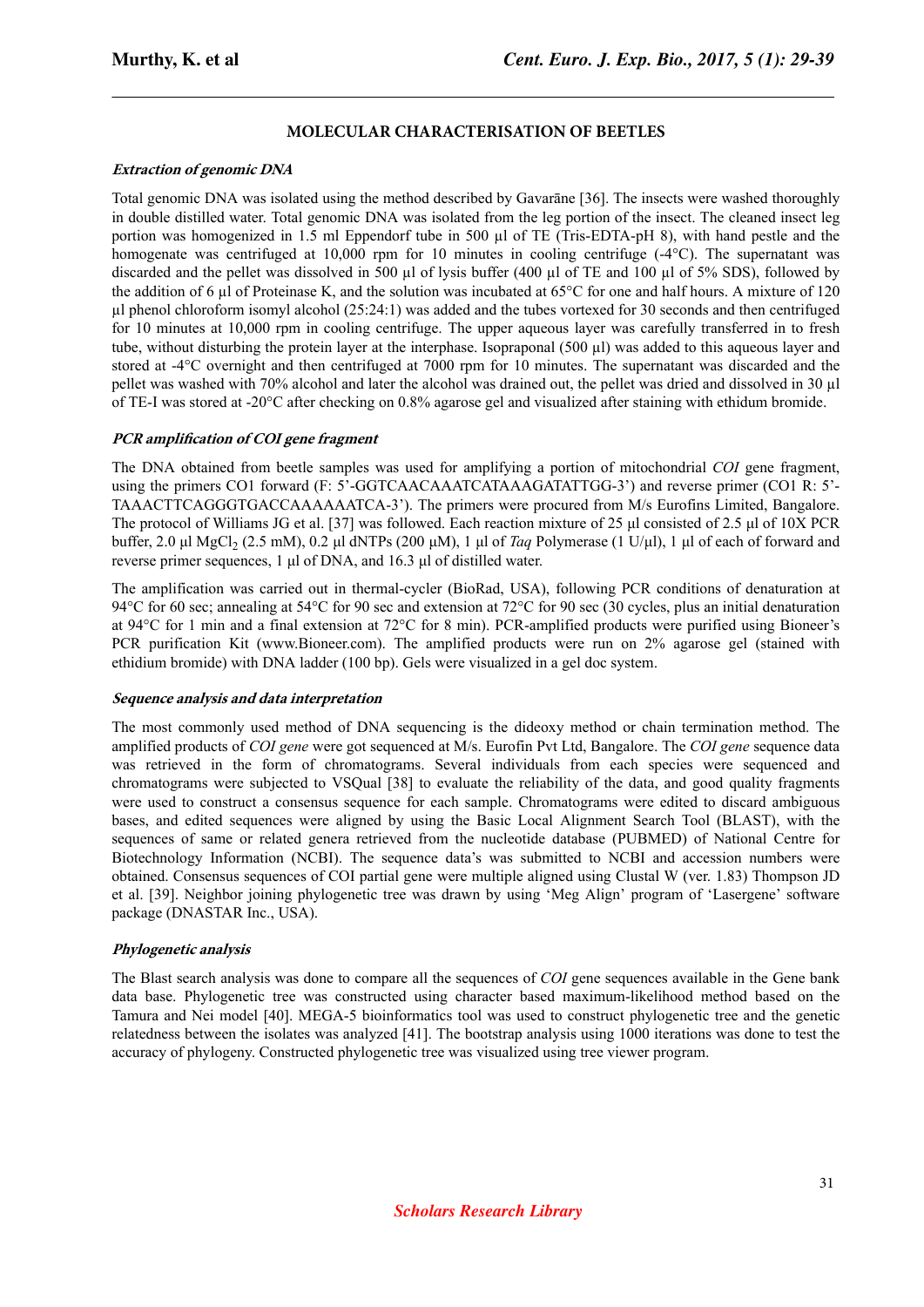## **RESULTS AND DISCUSSION**

#### **Collection of scarabaeid beetles**

The collection of the beetles was restricted to the phytophagous group, belonging to the subfamilies Melolonthinae, Rutelinae, Cetoniinae and Dynastinae. The population of scarabaeids was collected from different geographical locations (Table 1) in the country from the following states:

#### **Table 1: Geographical locations**

| Andhra Pradesh           | Tirupathi                                                                                                |
|--------------------------|----------------------------------------------------------------------------------------------------------|
| <b>Arunachal Pradesh</b> | Pasighat                                                                                                 |
| <b>Himachal Pradesh</b>  | Shimla                                                                                                   |
| Karnataka                | Agumbe, Bagalkot, Bangalore, Chintamani, Chikkaballapur, Gudalur, Hubli, Mangalore, Shimoga and Sringeri |
| Meghalaya                | Shillong, Tondon                                                                                         |
| Tamilnadu                | Dindigul, Dharmapuri, Hosur, Nagercpoil, Ooty, Valparai and Yercaud                                      |
| <b>Uttar Pradesh</b>     | Aligarh, Kushgal and Kapatganj                                                                           |

#### *<u>Identification</u>* of the beetles

The collected adult beetles were identified based on the morphological characters up to the genus level. The beetles were distinguished based on antennae, mandibles, maxillae, size, colouration of surface, male genitalia and size of cephalic capsule. Identity of the grubs was based on the shape of the anal slit, raster pattern, arrangement of bristles and hairs (palida), spiracles and legs. The identity of the grubs from the collections made from the various crops belonged to sub families Melolonthidae, Rutelinae, Cetoniinae and Dynastinae. These were primarily differentiated by the raster pattern and anal slit. The grubs of melolonthinae had a Y shaped anal slit with varying raster pattern (inverted V, lemon shaped and circular fashion) (Figure 1). In the dynastids, rutelinids and cetoniids the anal slit is transverse (crescent shaped) with a triangular raster (Figure 2). The adult rutelinidae were prominently differentiated based on the tibial claws with two setae (Figure 3).



**Figure 1: Anal slit and raster pattern in Melolonthinae**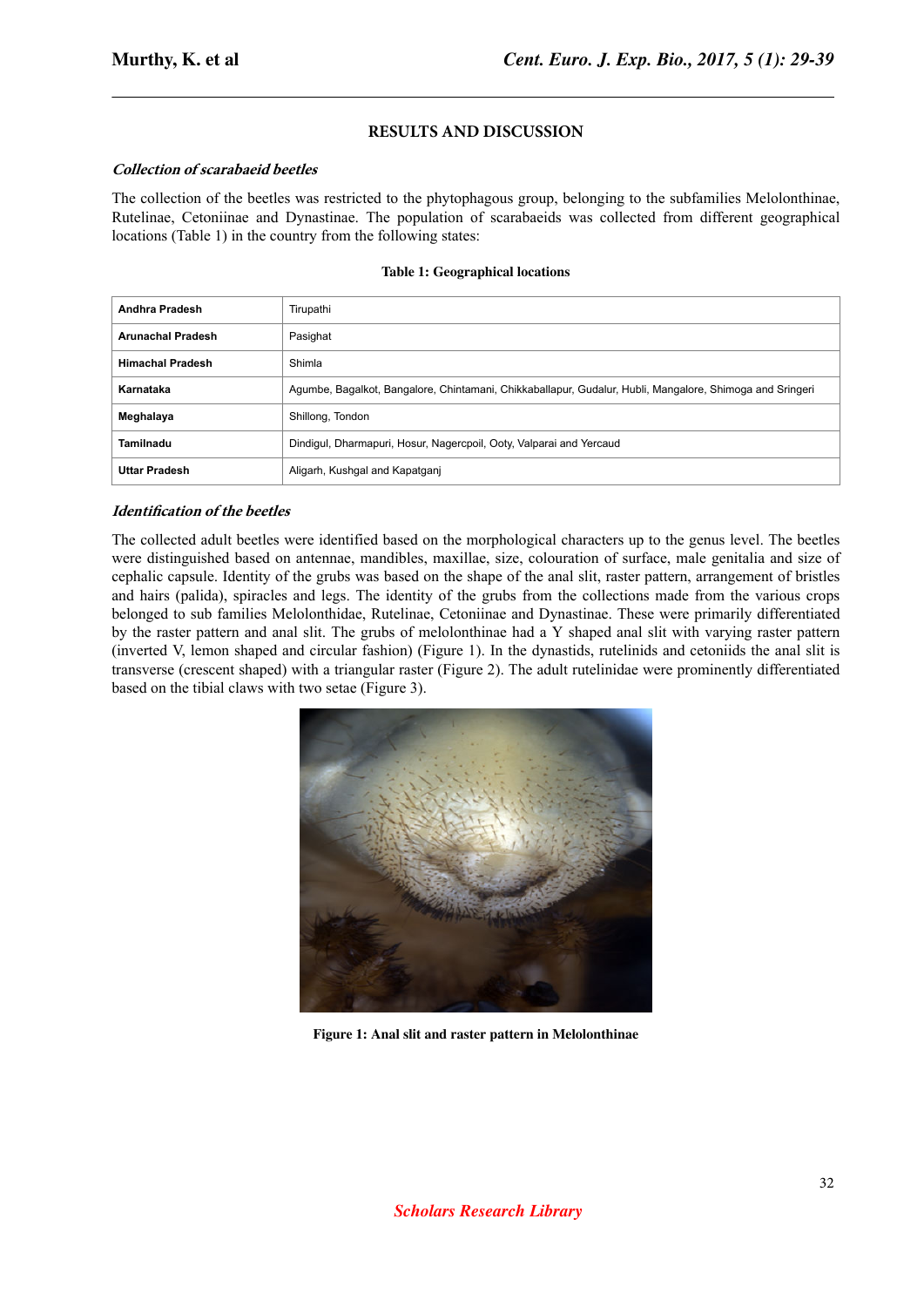

**Figure 2: Anal slit and raster pattern in cetoniinae, dynastinae and rutelinae**



**Figure 3: Tarsal claw with two seate in Rutelinid**

| Table 2: Scarabaeid beetles (family: Scarabaeidae) collected from various geographical locations |  |
|--------------------------------------------------------------------------------------------------|--|
|                                                                                                  |  |

| S.No.          | <b>State</b>  | Location  | Code       | Source  | Identity          | Sub family    |
|----------------|---------------|-----------|------------|---------|-------------------|---------------|
|                |               | Aligarh   | Aliig-SC-1 | Millets | Apogonia clypeata | Melolonthinae |
| $\mathfrak{p}$ |               |           | Alig-Sc-2  | Millets | Orphnus sp        | Orphninae     |
| 3              | Uttar Pradesh |           | Alig-Sc-3  |         | Apogonia sp       | Melolonthinae |
| $\overline{4}$ |               |           | Alig-Sc-4  |         | Apogonia sp.      | Melolonthinae |
| 5              |               | Kapatganj | Kpt-Sc-3   |         | Adoretus sp,      | Rutelinae     |
| 6              |               |           | Kpt-Sc-4   |         | Apogonia          | Melolonthinae |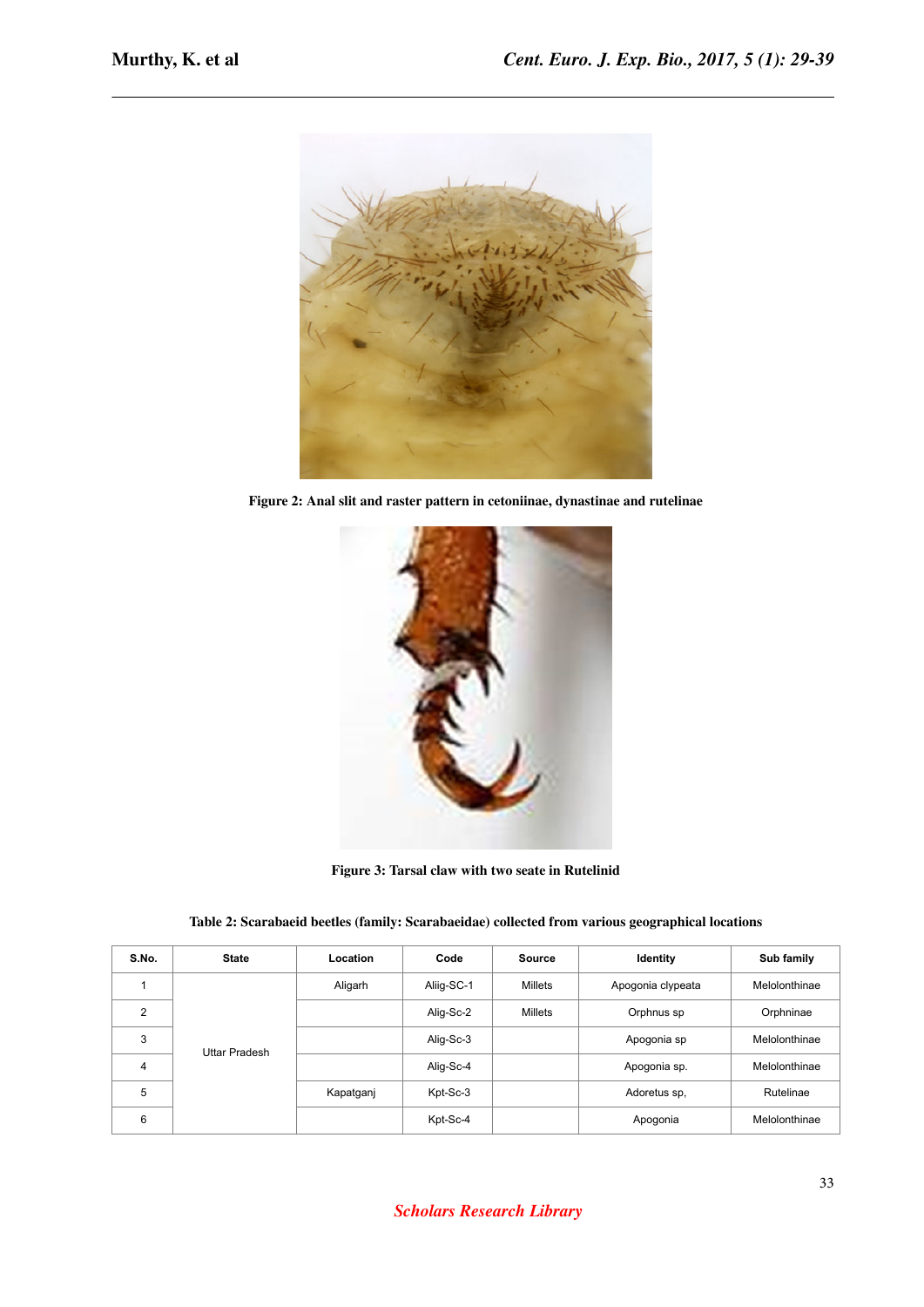| $\overline{7}$ |                         |            | Kpt-Sc-8   |            | Trox sp.              | Trogidae      |
|----------------|-------------------------|------------|------------|------------|-----------------------|---------------|
| 8              |                         | Kushinagar | Kshn-SC-1  | Light trap | Alissonotum piceum    | Dynastinae    |
| 9              |                         | Pasighat   | Phas-Sc-1  | Light trap | Protaetia affinis     | Cetoniinae    |
| 10             |                         |            | Phas-Sc-3  | Light trap | Protaetia affinis     | Cetoniinae    |
| 11             |                         |            | Phas-Sc-8  |            | Oxycetonia versicolor | Cetoniinae    |
| 12             |                         |            | Phas-Sc-9  |            | Oxycetonia versicolor | Cetoniinae    |
| 13             | Arunachal Pradesh       |            | Phas-Sc-10 |            | Oxycetonia versicolor | Cetoniinae    |
| 14             |                         |            | Phas-Sc-11 |            | Anomala sp.           | Rutelinae     |
| 15             |                         |            | Phas-Sc-12 |            | Oxycetonia versicolor | Cetoniinae    |
| 16             |                         |            | Phas-Sc-13 |            | Adoretus sp.          | Rutelinae     |
| 17             |                         |            | Phas-Sc-25 |            | Omthophagus sp.       | Scarabaeinae. |
| 18             |                         | Shimla     | Smla-Sc-1  | Potato     | Anomala dimidata      | Rutelinae     |
| 19             | <b>Himachal Pradesh</b> |            | Smla-Sc-2  |            | Malodera              | Melolonthinae |
| 20             |                         |            | Smla-Sc-3  |            | Malodera sp.          | Melolonthinae |
| 21             |                         | Shillong   | Shil-Sc-1  |            | Anomala sp.           | Rutelinae     |
| 22             |                         |            | Shil-Sc-2  |            | Anomala sp.,          | Rutelinae     |
| 23             |                         |            | Shil-Sc-3  |            | Apogonia sp.,         | Rutelinae     |
| 24             | Meghalaya               |            | Shil-Sc-4  |            | Adoretus sp,          | Rutelinae     |
| 25             |                         |            | MGH-SC-1   | Light trap | Anomola albopilosa    | Rutelinae     |
| 26             |                         |            | MGH-SC-2   |            | Protaetia brevitarsis | Cetoniinae    |
| 27             |                         | Bangalore  | Das-Sc-5   |            | Schizonycha sp.       | Melolonthinae |
| 28             |                         |            | Das-Sc-4   |            | Copris sp.            | Scarabaeinae  |
| 29             |                         |            | Das-Sc-6   |            | Anomala sp.           | Rutelinae     |
| 30             |                         |            | Das-Sc-7   |            | Malodera sp.          | Melolonthinae |
| 31             |                         |            | Das-Sc-8   |            | Anomala sp.           | Rutelinae     |
| 32             |                         |            | Das-Sc-9   |            | Schizonycha sp.       | Melolonthinae |
| 33             |                         |            | Das-Sc-10  |            | Anomala sp.           | Rutelinae     |
| 34             |                         |            | Das-Sc-11  |            | Anomala sp.           | Rutelinae     |
| 35             | Karnataka               |            | Das-Sc-12  |            | Anomala sp.           | Rutelinae     |
| 36             |                         |            | Das-Sc-13  |            | Anomala sp.           | Rutelinae     |
| 37             |                         |            | Das-Sc-14  |            | Anomola               | Rutelinae     |
| 38             |                         |            | Das-Sc-15  |            | Leucopholis           | Melolonthinae |
| 39             |                         |            | Das-Sc-16  |            | Adoretus sp.          | Rutelinae     |
| 40             |                         |            | Das-Sc-17  |            | Orphinus sp.          | Orphninae     |
| 41             |                         |            | Das-Sc-18  |            | Adoretus sp,          | Rutelinae     |
| 42             |                         |            | Das-Sc-29  |            | Leucopholis           | Melolonthinae |
| 43             |                         |            | Slv-Sc-2   |            | Amolala sp.           | Rutelinae     |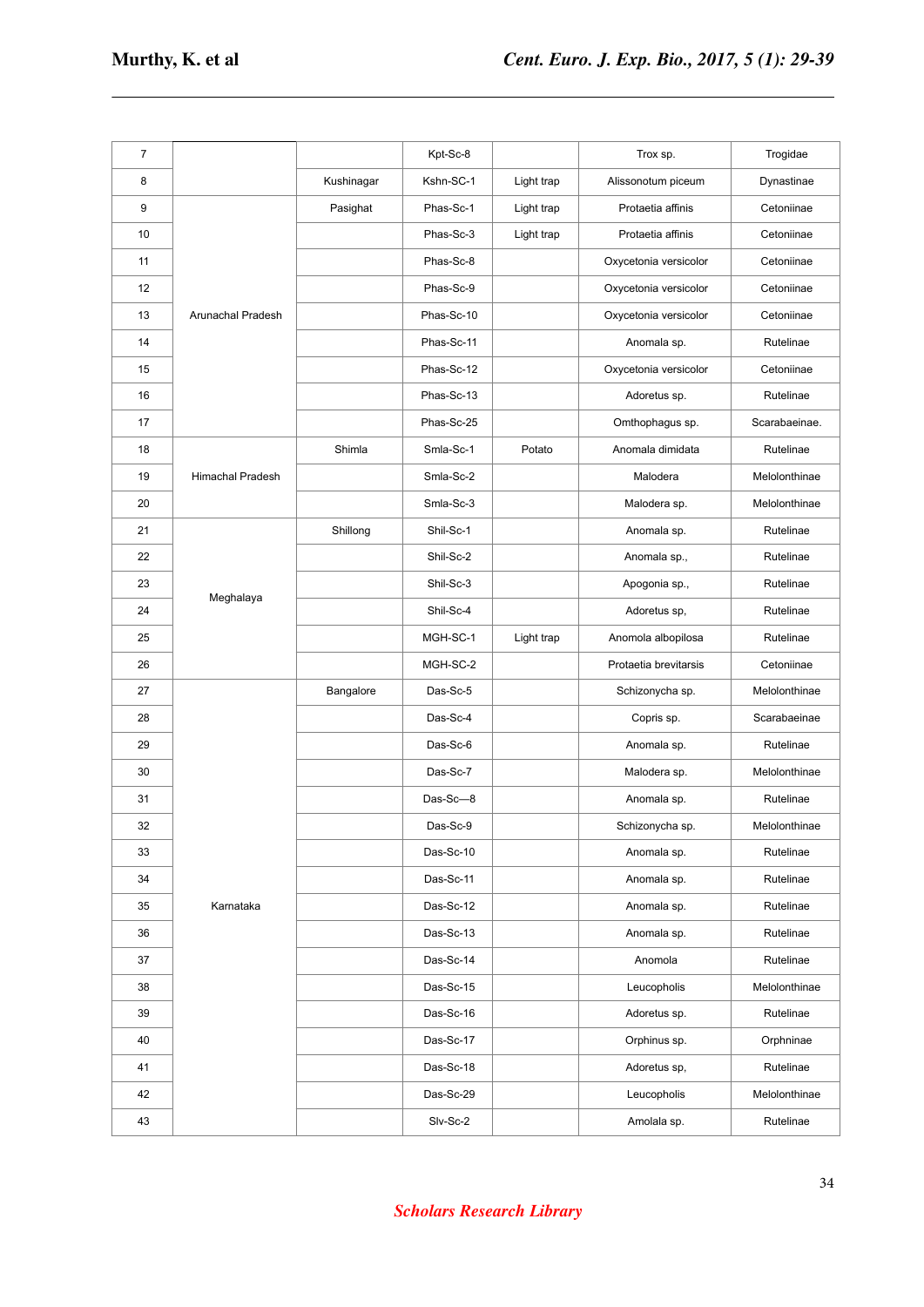| 44 |                | Hessaraghatta | Hessar-Sc-2 |            | Apogonia sp.           | Melolonthinae |
|----|----------------|---------------|-------------|------------|------------------------|---------------|
| 45 |                | Yellahanka    | Yella-Sc-1  |            | Adoretus sp            | Rutelinae     |
| 46 |                | Sringeri      | Sring-SC-1  | Light trap | Anomola singularis     | Rutelinae     |
| 47 |                | Shimoga       | Shim-SC-1   | Millets    | Schizonycha ruficollis | Melolonthinae |
| 48 |                | Ooty          | Ootv-Sc-2   |            | Anomala                | Rutelinae     |
| 49 |                | Ooty          | Ooty-Sc-10  |            | Anomalchola sp.        | Rutelinae     |
| 50 |                | Ooty          | Ootv-Sc-11  | Light trap | Heterorrhina elegans   | Cetoniinae    |
| 51 | Tamilnadu      | Ooty          | Ooty-Sc-13  | Anomala    |                        | Rutelinae     |
| 52 |                | Ooty          | Ooty-SC-14  | Light trap | Protaetia brevitarsis  | Cetoniinae    |
| 53 |                | Gudalur       | $G-Sc-1$    | Light trap | Protaetia brevitarsis  | Cetoniinae    |
| 54 |                | Gudalur       | $G-Sc-2$    |            | Protaetia brevitarsis  | Cetoniinae    |
| 55 |                | Tirupathi     | Tpt-Sc-2    |            | Holotrichia sp.        | Melolonthinae |
| 56 |                |               | Tpt-Sc-3    |            | Holotrichia floflava   | Melolonthinae |
| 57 | Andhra Pradesh |               | TPT-SC-5    | Pigeon pea | Protaetia brevitarsis  | Cetoniinae    |
| 58 |                |               | Tpt-Sc-6    |            | Alissonotum            | Dynastinae    |
| 59 |                |               | Tpt-Sc-7    |            | Onthophagus            | Scarabaeinae  |
| 60 |                |               | Tpt-Sc-8    |            | Schizonycha sp.        | Melolonthinae |

Persusal of the data on the collection of scarabaeid beetles from the different geographical locations and crops and their identification had revealed the diversity of beetles in the country. An array of phytophagous beetles (Table 2) belonging to the subfamilies (cetoniinae, dynastinae, melolonthinae and rutelinae) were recorded. Such diversity was earlier reported from various locations of the country. Chandra [15] reported the diversity and relative abundance of pleurostrict scarabaeidae in the Achanakmar-Amkarkantak biosphere reserve in Chattisgarh state. About 22 species belonging to 11 genera and 6 subfamilies were reported from the region, while in Madhya Pradesh, 47 species were reported [4,13,14]. The genus *Anomala* predominated over among all the scarabeids in both the states. In Maharashtra, the occurrence of different species of *Holotrichia* was widespread on sugarcane, sorghum, groundnut and soybean crops in South Konkan and Vidharba regions [5] and in Pune [19,20]. *Holotrichia serrata* was predominant among all the species recorded. In Himachal Pradesh, *Anomala* sp. followed by *Brahmina* sp. were dominant in Chamba, Kanra, Kullu and Shimla areas [1,2,42,43].

Congenial habitat, natural vegetation, food availability and appropriate soil type contribute to the diversity of scarabaeids and the species richness [44-46]. In addition, climatological factors rainfall, humidity, temperature and wind velocity play a decisive role on the emergence, movement, distribution and bioecology of scarabaeids [3]. Knowledge on species diversity, abundance, richness and dominance through surveys would be helpful in planning strategies for conservation of natural enemies, habitat management, design and develop pest management strategies.

## **Molecular characterisation**

DNA was extracted from alcohol preserved specimens using DNeasy Qiagen Kit. DNA samples were stored in the Qiagen elution buffer at 4˚C until subjected to PCR. The hind leg portion of the beetle was taken for DNA isolation, The genomic DNA was isolated from the populations of scarabaeids collected from Aligarh (Uttar Pradesh), Dasarahalli , Gudalur, (Karnataka), Ooty (Tamilnadu), Phasighat (Arunachal Pradesh), Tirupathi (Andhra pradesh), Shimla (Himachal Pradesh) and Shillong (Meghalaya). The isolated genomic DNA was confirmed by checking the quality using agarose gel electrophoresis (0.8%) (Figure 4).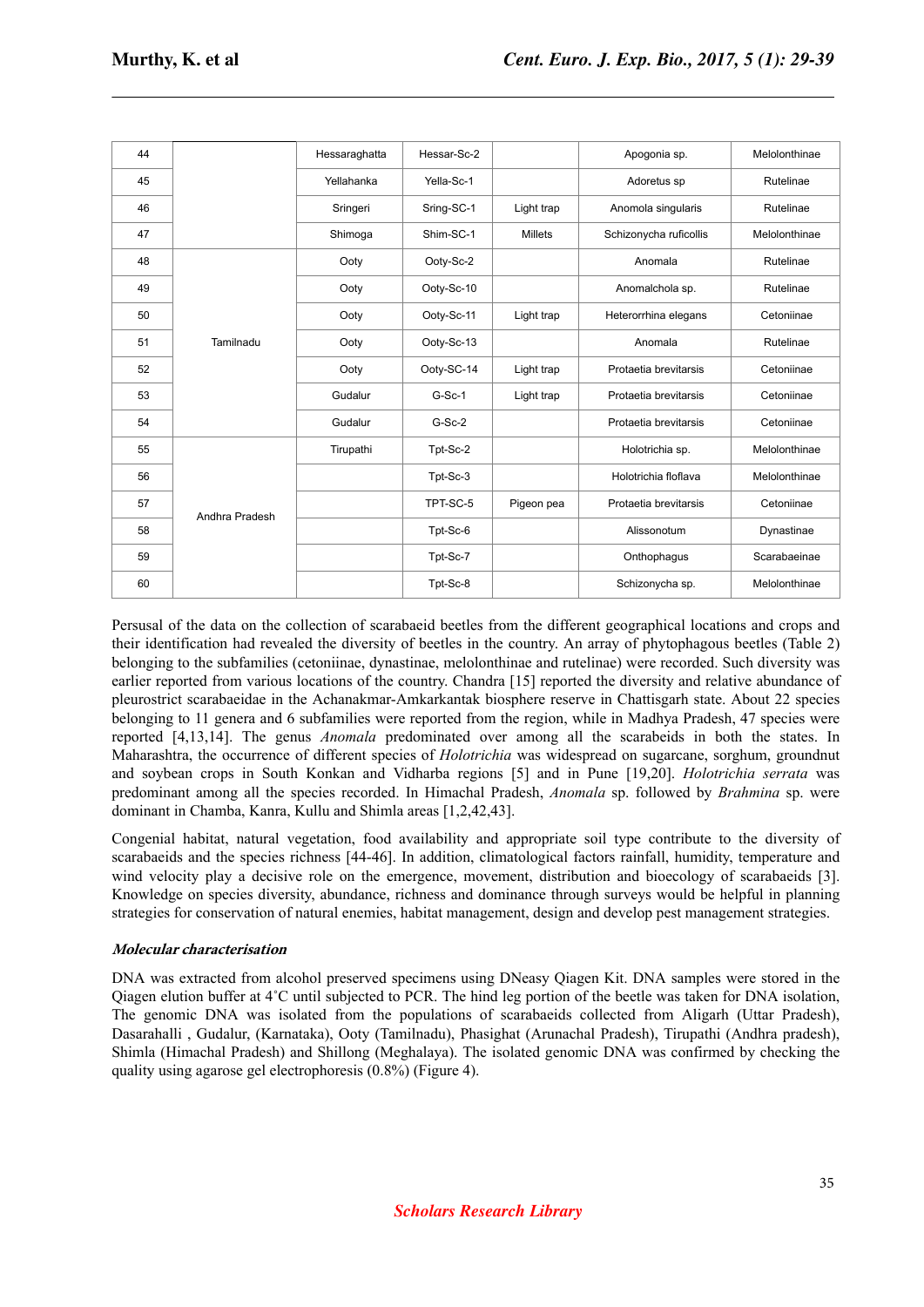| 1 2 3 4 5 6 7 8 9 10 11 12 13 14 15 16 17 18 19 20 |                          |  |  |  |  |
|----------------------------------------------------|--------------------------|--|--|--|--|
| and complex and some beams of                      | <b>Contract Contract</b> |  |  |  |  |
|                                                    |                          |  |  |  |  |
|                                                    |                          |  |  |  |  |
|                                                    |                          |  |  |  |  |
|                                                    |                          |  |  |  |  |

**Figure 4: Isolation of genomic DNA of some scarbaeid beetles**

Note: 1-G-SC-1; 2- G-SC-2; 3-DAS-SC-11; 4-DAS-SC-12; 5- Phas-SC-1; 6- Phas-SC-2; 7- Phas-SC-3; 8- Phas-SC-4; 9- Phas-SC-5; 10-Phas-SC-6; 11- Ooty-SC-10; 12- Ooty-SC-11; 13- Alig--SC-1; 14- Ooty-SC-13; 15- Shim-SC-14 , 16- KPT-SC--1 17- TPT-SC-6; 18- TPT-SC-7; 19- Sringeri -SC-1; 20- MGH-SC) (GSC- Gudalur; DAS-Dasarahalli; Phas-Phasighat; Ali-Aligarh; Shim-Shimla; KPT-Kapatganj; TPT-Tirupathi; MGH-Meghalaya).

The COI region was amplified and was analyzed using 1.5% agarose gel electrophoresis and the product size was obtained by using low range ladder of 100 bp from Genei, and these were got sequenced at M/s Eurofin Pvt. Ltd, Bangalore. The sequence data was submitted to the NCBI Genbank and access numbers were obtained for a few scarabaeid beetles (Table 3).

| Code       | Organism               | Sub family    | <b>Place of collection</b> | <b>Source</b>  | <b>Genbank/Bank it accession</b> |
|------------|------------------------|---------------|----------------------------|----------------|----------------------------------|
| Shil-Sc-1  | Anomola albopilosa     | Rutelinae     | Shillong (Meghalaya)       | Light trap     | KM657491                         |
| Shil-Sc-2  | Protaetia brevitarsis  | Cetoninae     | Shillong                   | Potato         | KM657489                         |
| TPT-Sc-5   | Protaetia brevitarsis  | Cetoninae     | Tirupathi (Andhra)         | Pigeon pea     | KM657490                         |
| DAS-Sc-1   | Anomola albopilosa     | Rutelinae     | Dasarahalli (Karnataka)    | Light trap     | KM657492                         |
| OOTY-Sc-11 | Heterorrhina elegans   | Cetoninae     | Ooty(Tamilnadu)            | Light trap     | KM657485                         |
| Ooty-Sc-14 | Protaetia brevitarsis  | Cetoninae     | Ooty (Tamilnadu)           | Light trap     | KM657486                         |
| PHAS-Sc-1  | Protaetia affinis      | Cetoninae     | Pasighat                   | Light trap     | 1762766                          |
| PHAS-Sc-3  | Protaetia affinis      | Cetoninae     | Pasighat (Arunachal)       | Light trap     | 1762769                          |
| $G-Sc-1$   | Protaetia brevitarsis  | Cetoninae     | Gudalur (Karnataka)        | Potato         | 1762776                          |
| $G-Sc-2$   | Protaetia brevitarsis  | Cetoninae     | Gudalur                    | Light trap     | 1762777                          |
| Smla-Sc-1  | Anomala dimidata       | Rutelinae     | Shimla (Himachal)          | Potato         | 1762765                          |
| Alig-Sc-1  | Apogonia clypeata      | Melonthinae   | Aligarh (Uttarpradesh)     | <b>Millets</b> | 1762764                          |
| Shim-Sc-1  | Schizonycha ruficollis | Melolonthinae | Shimoga (Karnataka)        | <b>Millets</b> | 1762749                          |
| Kshn-Sc-1  | Alissonotum piceum     | Dynastinae    | Kushinagar (Uttarpradesh)  | Light trap     | 1762754                          |
| Sring-Sc-1 | Anomola singularis     | Rutelinae     | Sringeri (Karnataka)       | Light trap     | 1762765                          |

**Table 3: Characterization of certain scarabeied beetles based on COI gene and accession numbers**

The utility of DNA data in taxonomy and species diagnosis in the scarabaeid beetles was reported by [24,47] based on the sequence variation in DNA based groups which was highly structured. The population of scarabaeids from various locations were characterized using Cytochrome C oxidase subunit I (*COI*) gene, which has been recognized as an effective marker not only for species identification but also for phylogenetic relationship [21,48-50]. In the present studies, the isolated genomic DNA of scarab beetles from various locations was characterized through *COI gene* fragment (648-656 bp size). The amplified gene was sequenced and the Blast done with NCBI database to decipher the identity of the scarabaeids from various locations and crops (Table 3). Molecular sequence information from NCBI revealed relatedness in all the collected scarabaeids, accurately as revealed by their morphological characters. Our observations, corroborate with the reports of [23,51-54].

Michael et al. [55], suggested that where sequence information is available in Genbank for morphologically defined species, which can be matched with some DNA based clusters, close relationship can be identified readily in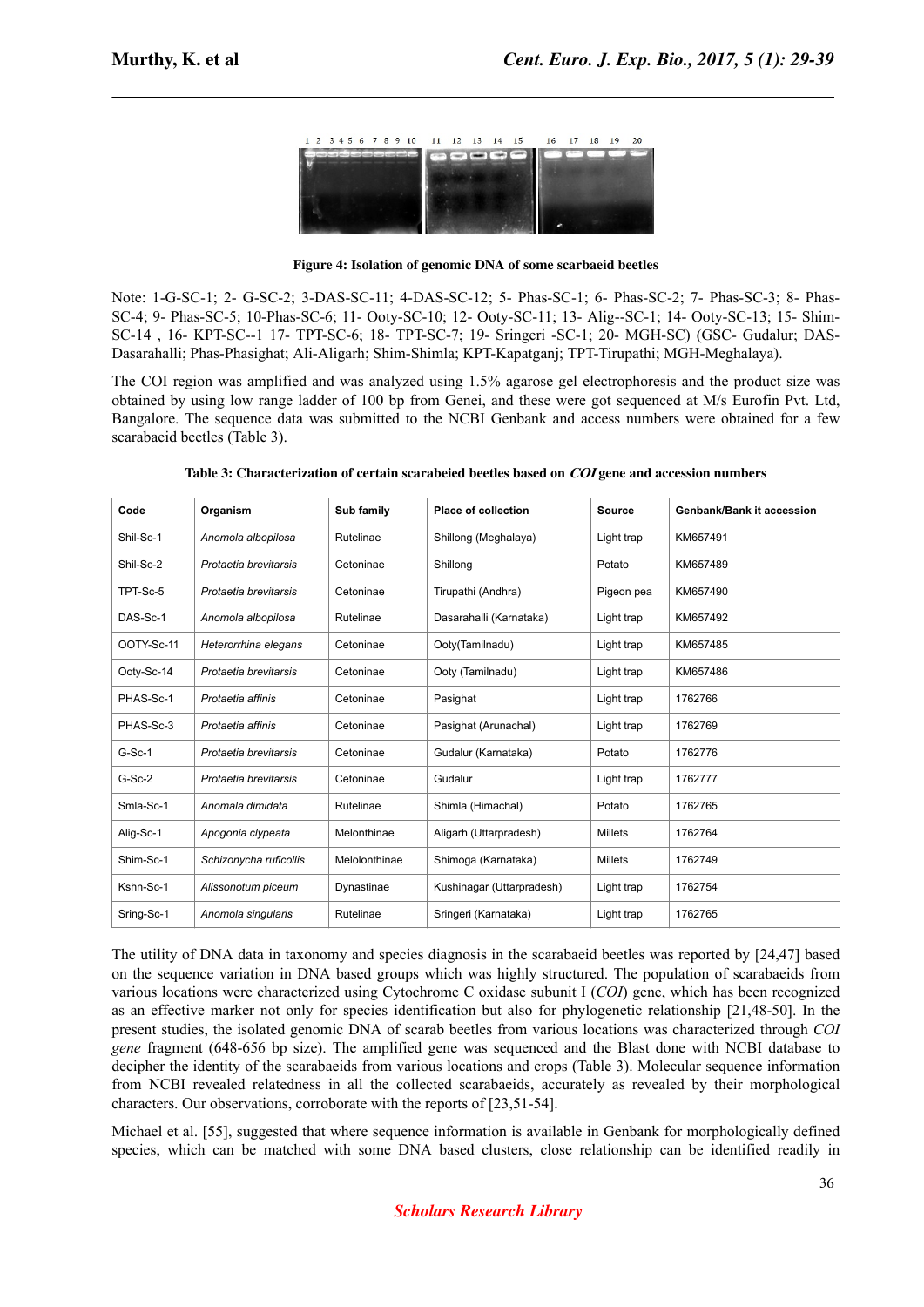sequence variation in field collected field samples and these clusters are likely to correspond to previously described unknown species. Sipek et al. [22,56] reported that the sequence information based on mitochondrial markers can be utilized for species delineation of adults and grubs of scarabaeids inferring larval taxonomy. Our studies indicate the relevance of DNA sequencing to match different forms of scarabs and address the issues of having to depend exclusively on morphological features and avoid misdiagnosis.

## **Phylogenetic analysis**

A phylogenetic tree of the species using Maximum-Likelihood method was drawn on the basis of multiple sequence alignment of *COI gene* (Figure 5).



**Figure 5: Neighbour joining tree showing the relationship of COI sequences of beetles with other sequences in genbank (Numbers at nodes indicate percentage bootstrap values)**

The constructed phylogeny revealed the formation distinct clusters. Among these, the genus *Anomala* and *Protaeta* sp. formed distinct clades with high boot strap values. The phylogeny however did not infer conclusive evolutionary relationship among the scarabaeid beetles considered, due to low divergence obtained with those reported elsewhere in the world. Our findings, concur with the observations made by Javad et al. [57], on the significance of phylogeny based on DNA data. Weak phylogenetic foundation is related to issues like rare information about scarabaied taxa at the family level. The classification of the world dynastinae is fairly well established, while in melolonthinae, rutelinae and cetoniinae that are poorly known taxonomically, new genera cannot be reliably identified. A larger study of many populations and different genes may help reconstruction of the phylogeny and understand the evolutionary relationship. Further, phylogenetically, closely related species are likely to have a comparable physiology [58] which would facilitate precision management of the pest with insecticides. The present studies do not lead to exclusive inference, since a large number of scarabaeids are yet to be analyzed.

## **CONCLUSION**

The diversity of phytophagous scarabaeid beetles from various geographical locations of India occurring in crops were morphologically identified and characterised using molecular tools, Molecular sequence information from NCBI revealed relatedness in all the collected scarabaeids, accurately as revealed by their morphological characters. Phylogenetic tree revealed the genetic relatedness among the beetles and understand the evolutionary relationship. The relevance of DNA sequencing to match different forms of beetles and address limitations in morphological identification is indicated. Knowledge on species diversity, abundance, richness and dominance through surveys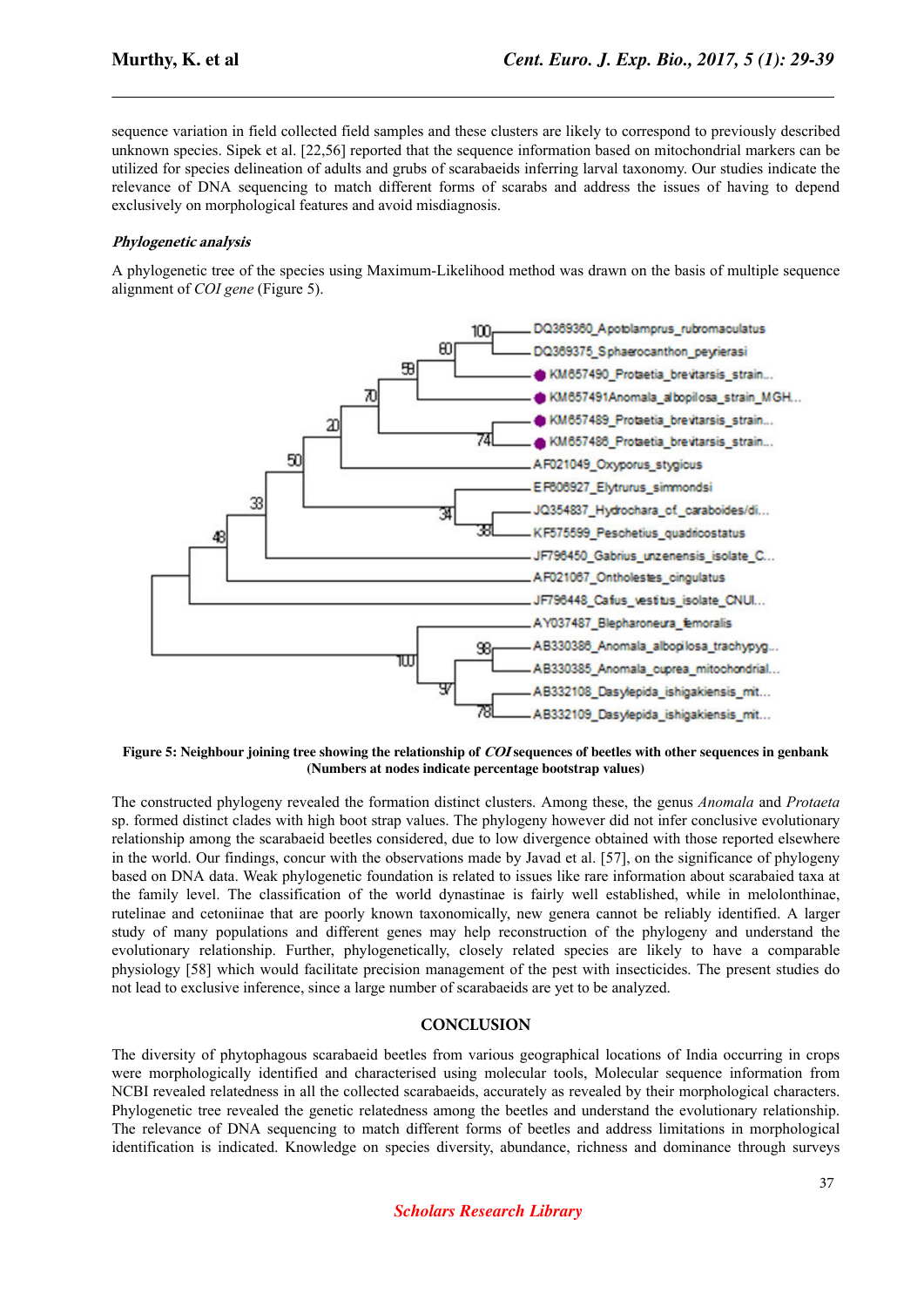would be helpful in planning strategies for conservation of natural enemies, habitat management, design and develop pest management strategies.

#### **Acknowledgements**

The authors are thankful to the Director, ICAR-NBAIR, for providing the facilities. Identification of the scarabaeids by Dr ARV Kumar Department of Entomology, GKVK, Bangalore and Dr. K Sreedevi, Division of Entomology, Indian Agriculture Research Institute, New Delhi is duly acknowledged. We also thank Dr. Veena Kumari, Dr. AN Shylesha Principal Scientists and Dr. Jagdish Patil, Scientist of ICAR –NBAIR for the collections.

#### **REFERENCES**

- [1]. Mittal, I.C., *Journal of Entomology Research,* **2000.** 24: p. 133-214.
- [2]. Pathania, M., et al., *Arthropods,* **2015.** 4(2): p. 46-68.
- [3]. Musthak, A.T.M., *Agrobios,* **2001.** p. 5-37.
- [4]. Chandra, K. and Gupta, D., *Current Science,* **2011.** 05: p. 272-278.
- [5]. Dadmal , S.M., Khadakkar, S.S, and Ghuge, P.A., *The BioScan,* **2013.** 8(1): p. 349-352.
- [6]. Lawrence, J. F., et al., CSIRO Publishing, Australia, **2000.**
- [7]. Dashad, S.S., Chauhan, R, and Choudhary, O.P., *Research on Crops,* **2008.** 9: p. 688-691.
- [8]. Anitha, V., et al., *Crop Protection,* **2006.** 25: p. 732-740.
- [9]. Bhat, O.K., Bhat, A.A, and Kaul, V.K., *Insect Environment,* **2005.** 11: p. 14- 15.
- [10].Thakare, V.G. and Zade, V.S., *Bioscience Discovery,* **2012.** 3: p. 112-115.
- [11].Mehta, P.K., Chandel, R.S, and Mathur, Y.S., *Journal of Insect Science,* **2010.** 23: p. 1-14.
- [12].Bhawane, G.P., et al., *The Bioscan,* **2012.** 7: p. 589-596.
- [13].Chandra, K. and Ahirwar, S.C., *State Fauna Series,* **2007.** 15(Part-1): p. 273-300.
- [14].Chandra, K. and Singh, S.P., *Nature Journal of Life Science,* **2010.** 7(1): p. 71-74.
- [15].Chandra, K. and Gupta, D., *International Journal of Science and Nature,* **2012.** 3: p. 635- 638.
- [16].Gupta, D., Chandra, and Salma, K., *Journal of Entomology and Zoology Studies,* **2014.** 2(5): p. 225-240
- [17].Chandra, K., Salma, K, and Gupta, D., *Academic Journal of Entomology,* **2012.** 5: p. 28-36.
- [18].Sharma, R. M., Mitra, B, and Chakraborty, P., *Zoo's Print Journal,* **2004.** 19: p. 1626.
- [19].Theurkar, S.V., et al., *International Research Journal of Biological Sciences,* **2012.**1(7): p. 58-60.
- [20].Theurkar, S.V., et al., *Research Journal of Recent Sciences,* **2013.** 2 (ISC-2012): p. 1-3.
- [21].Hebert, P.D.N., et al., *Proceedings of the Royal Society of America, B: Biological Sciences,* **2003.** 270: p. 313– 321.
- [22].Sipek, P. and Ahrens, D., *Systematic Entomology,* **2011.** 36: p. 628–643.
- [23].Dittrich, G., Conlong, D.E, and Mitchell, A., *Proceedings of South African Sugar Technologists Association,* **2006.** 80: p. 264-268.
- [24].Ahrens, D., Scott, M, and Vogler, A. P., *Molecular Phylogenetics and Evolution,* **2011.** 60: p. 408-415.
- [25].Blaxter, M. L., *Proceedings of the Royal Society of America,* Series B, **2004.** 359: p. 669-679.
- [26].Floyd, R., *Molecular Ecology,* **2002.** 11: p.839–885.
- [27].Tautz, D., et al., *Trends in Ecology and Evolution,* **2003.** 18 (2): p. 70-74.
- [28].Godfray, H.C.J., *Nature,* **2002.** 417: p. 17–19.
- [29].Veeresh, G.K., UAS Monograph Series No. 2, Bangalore, India, **1977.**
- [30].Mittal, I.C. and Pajni, H.R., *Entomology,* **1977.** 2: p. 85- 88.
- [31].Khan, K.M. and Ghai, S., *Indian Journal of Entomology,* **1982.** 23: p. 28-45.
- [32].Ahrens, D., Project report NE36 (43636), Identification of white grub species of Nepal, Version 1.2., **2005.**
- [33].Sreedevi, K. and Tyagi, S., *Pest Management in Horticultural Ecosystems,* **2013.** 19(2): p. 185-190.
- [34].Dittrich-Schröde, G., *Proceedings of South African Sugar Technologists Association,* **2009.** 82: p. 500 -524.
- [35].Mariana, A., et al., *Revista Brasileira de Entomologia,* **2013.** 57(3): p. 271-278.
- [36].Gavarāne, I., *Acta Biologica Universitatis Daugavpiliensis,* **2011.** 11(2): p. 141-145.
- [37].Williams, J.G., et al., *Nucleic Acids Research,* **1990.** 18(22): p. 6531–6535.
- [38].Binneck, E., et al., *Genetics and Molecular Research,* **2004.** 3(4): p. 474-482.